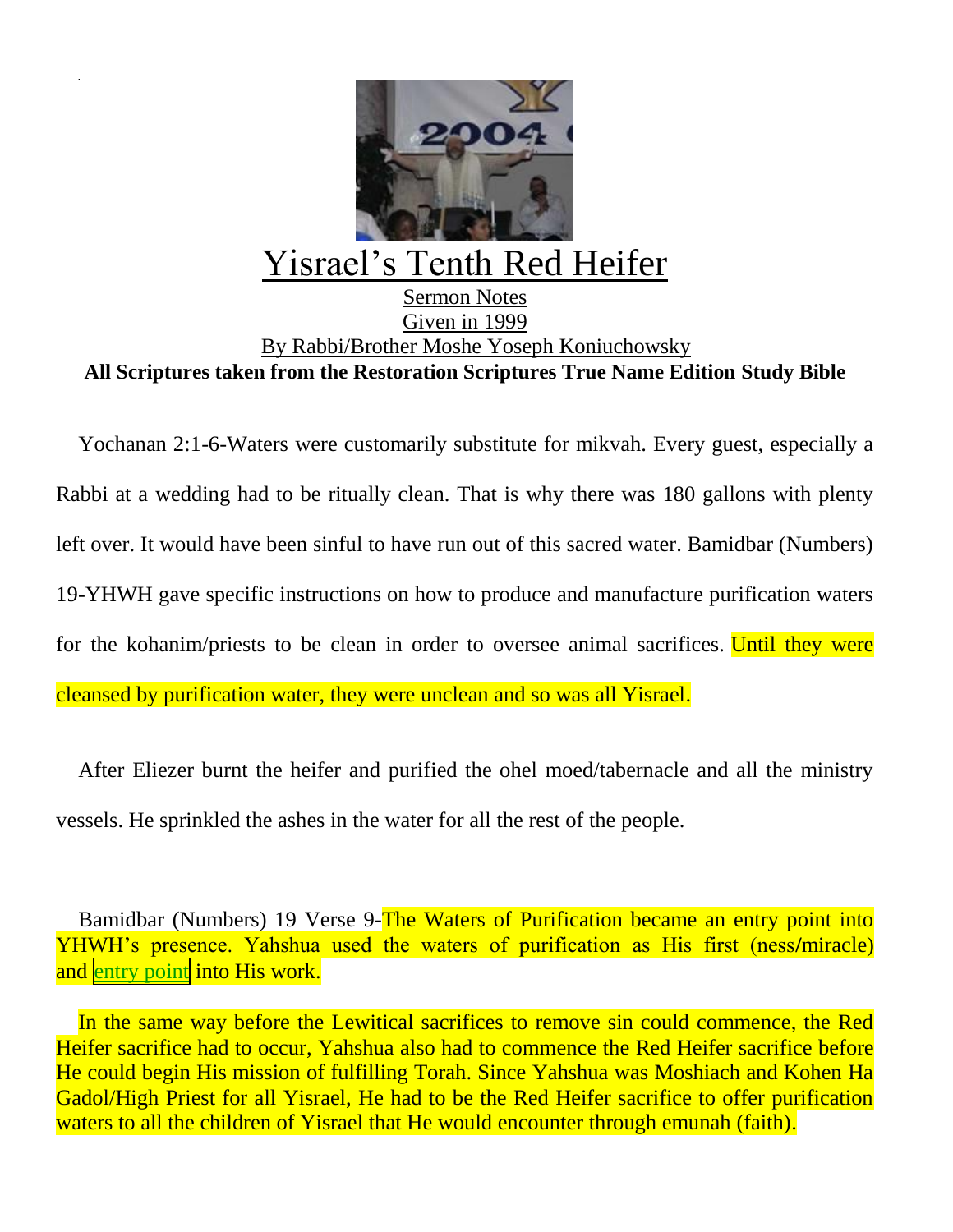There were four main elements to completing the Red Heifer sacrifice.

1. The Corban (sacrifice) 2.) Scarlet 3.) Wood 4.) Hyssop. These are the same 4 elements in the Passover Lamb sacrifice of Yahshua.

1.Corban/Lamb 2.) Red Scarlet Blood 3.) Wooden Door Posts 4.) Hyssop Branch.

Yahshua could not die until He tasted the  $4<sup>th</sup>$  element (Yochanan 19:28-30, Tehillim/Psalms 69:21, hyssop was given. Vinegar was given to Him on a hyssop branch. He died therefore as both the Passover and Red Heifer sacrifices. The stove pots foreshadowed the waters of the Red Heifer sacrifice He accomplished at Golgotha.Yochanan 2: 6-9 the stone jars brought forth water and wine. Wine to represent Yahshua's blood during the Passover and water to represent water-body fluids. (Yochanan 19: 34, I Yochanan 5:6-9) at Golgotha. Six jars (verse 6) represent Yahshua's cleansing of all humanity for 6,000 years, 1 jar per millennium, during this age.

**6 This is He that came by mayim and dahm, even gauvh Yahshua ha Moshiach; not by mayim only, but by mayim and dahm. And it is the Ruach that bears witness of this, because the the Ruach is Emet. 7 For there are three that bear witness: 8 The Ruach, and the mayim, and the dahm: and these three agree as Echad. 9 If we receive the witness of men, the witness of vuvh YHWH is greater: for this is the witness of vuvh YHWH that He has testified concerning His Son.**

## **I Yochanan 5:6-9 Restoration Scriptures True Name Edition Study Bible 2nd Edition**

The water pot (Yahshua) gave the new wine replacing and being better than the first. The first wine was normal, earthly and natural representing physical birth, the second and new wine is superior and re-introduced by YAH, representing the Ruach and eternal life and Yahshua's greater Torah based teachings.

Close: Several other points:

1.) Red Heifer had to be sacrificed outside the camp. (Bamidbar/Numbers 19:3), Hebrews 12:12-13; Yahshua was!

2.) Eliezer the kohen/priest (Bamidbar/Num.19: 3-4) oversaw the Red Heifer sacrifice. He

was not the High Priest. In the same way, Kafaya (Caiaphas) presided over Yahshua's Red

Heifer sacrifice even though he was not a descendant of Aharon and not a legitimate Kohen

Gadol; He was a Roman political appointee.